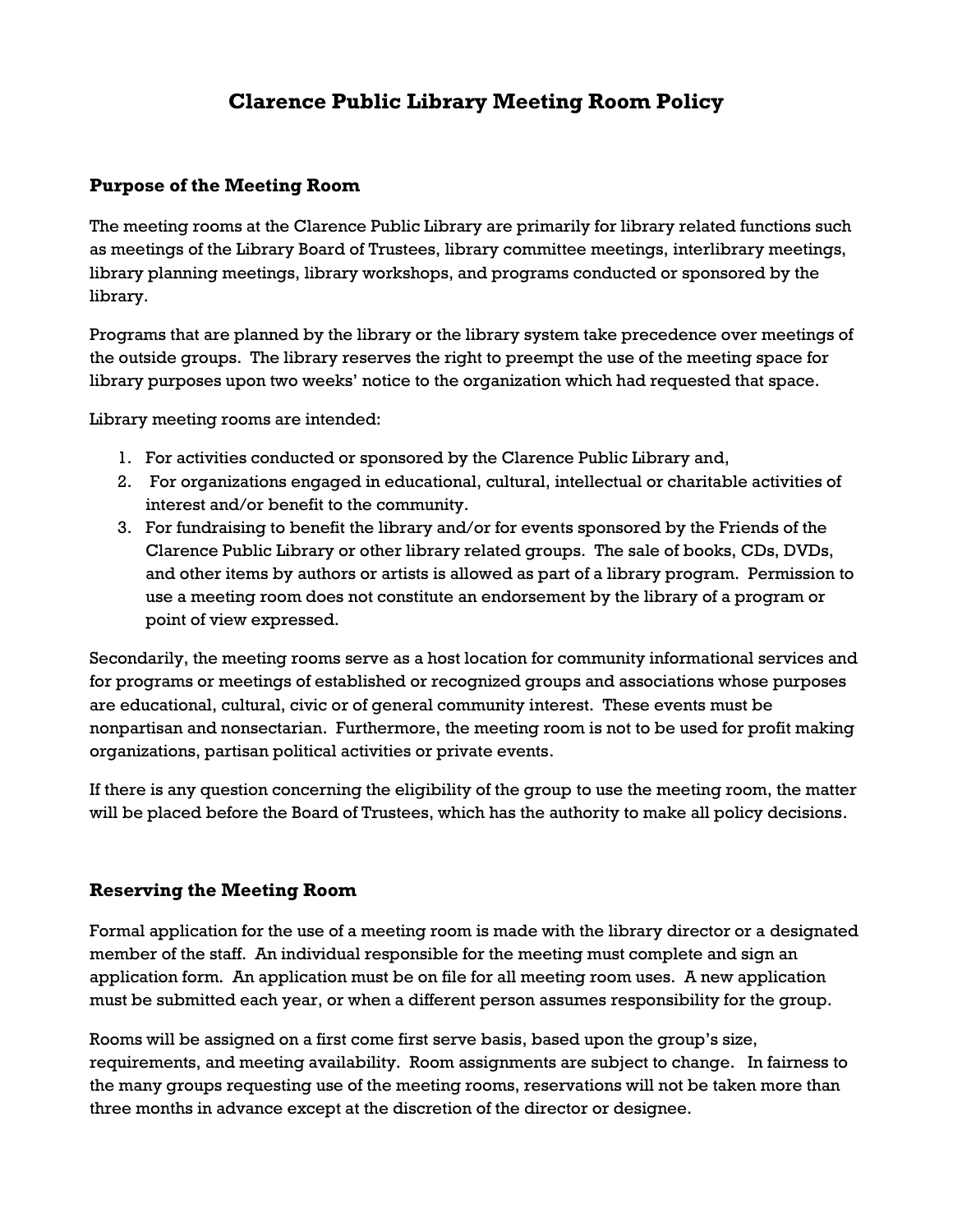## **Meeting Room Rules of Use**

- 1. All meetings must be open to the public.
- 2. No admission fee or required donation shall be charged.
- 3. No products, services or memberships may be advertised, solicited or sold. Library premises may not be used to promote any specific agency.
- 4. Meeting rooms are available only during the library's normal hours of operation.
- 5. The applicant must check in and out with a staff member.
- 6. The applicant must inform the library in advance of a cancellation or any changes in set up or other requirements.
- 7. Programs should be planned so that the meeting space will be vacated 15 minutes before closing time.
- 8. Meetings must be conducted so they do not disturb library operations. The applicant is responsible for managing orderly behavior of all attendees. Adult supervision is required for any group of minors. Applicants and program participants are expected to conform to the Library's Rules of Conduct, copies of which are available upon request.
- 9. Smoking (of any kind) and alcoholic beverages are not permitted. No refreshments may be served without the approval of the library staff.
- 10. Meeting rooms must be left in orderly, clean condition. Tables and chairs must be returned to the positions in which they were found.
- 11. The applicant accepts liability for either damage to library facilities or loss of library property.
- 12. No games of chance may be played.
- 13. The library will provide no storage space and assumes no responsibility for equipment or personal articles belonging to applicants or their guests. Library personnel will not move or rearrange heavy equipment.
- 14. All publicity is the responsibility of the applicant and must clearly identify the sponsoring organization. The location of the library may be publicized, but the library telephone number may not be placed on publicity, as the library is not a source of information concerning the event. Neither the name nor the address of the library may be used as the official address or the headquarters of an organization. No deliveries are to be made unless someone is present to accept them.
- 15. The Clarence library does not discriminate on the basis of disability in any of its programs and services. It is the responsibility of the organization using the meeting room to provide reasonable accommodations for person with disabilities (e.g. assistive listening devices, interpreters, etc., when and if possible) as required by the Americans with Disabilities Act.
- 16. Library personnel must have free access to the meeting rooms at all times. The library retains the right to monitor all meetings conducted on the premises to ensure compliance with its regulations.
- 17. Meeting rooms are video monitored for everyone's safety and protection.